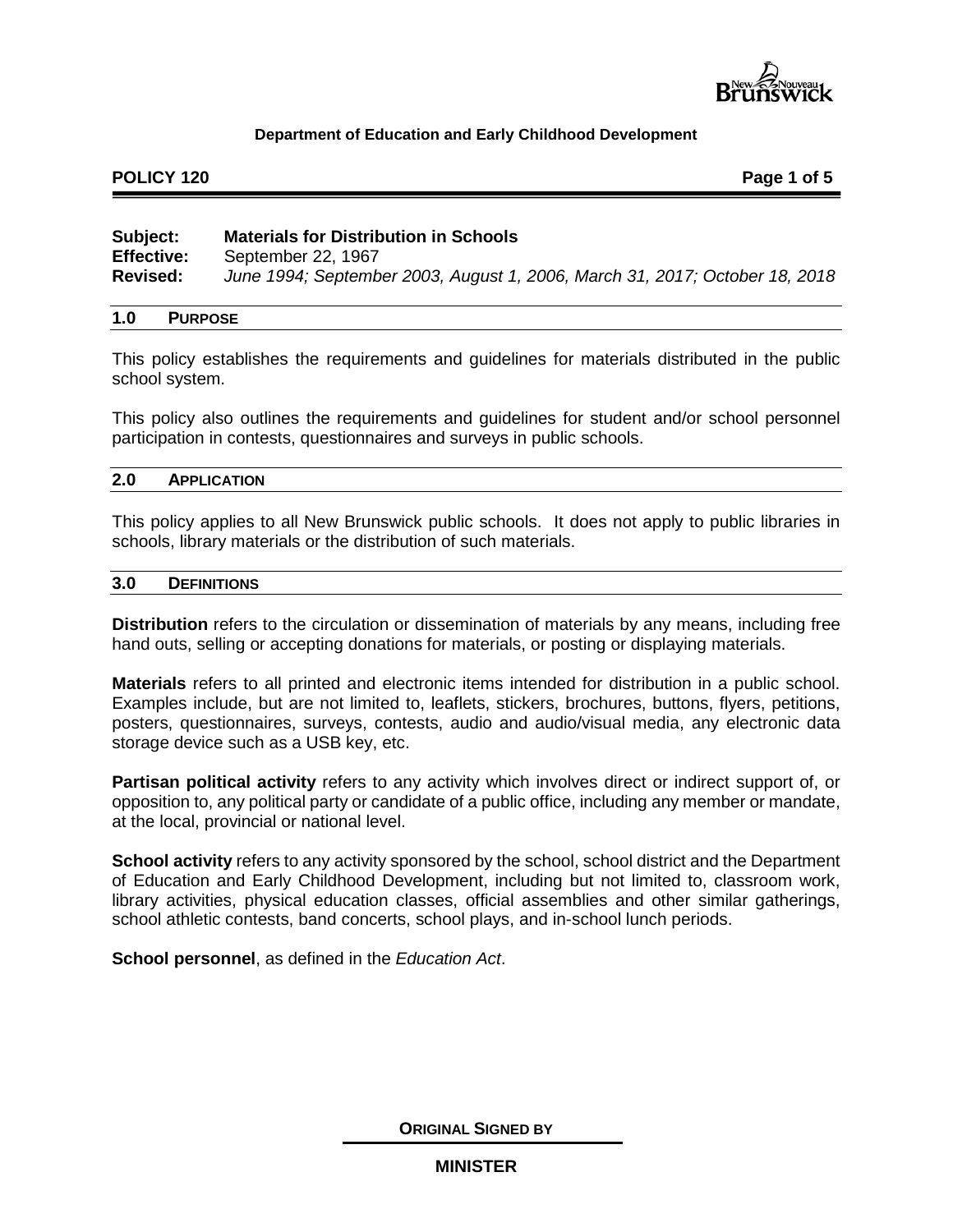

# **POLICY 120 Page 2 of 5**

#### **4.0 LEGAL CONSIDERATIONS AND AUTHORITY**

#### *[Education Act](http://laws.gnb.ca/en/BrowseTitle?letter=E)*, Sections:

Section 6(b)(iii), 6(b.2), Educational goals and standards, curriculum and materials

Section 28(2)(c), Duties of principals

#### **5.0 Goals / Principles**

- **5.1** Informational materials and participation in contests and questionnaires with educational relevance can engage students in a way that fosters, extends and recognizes each student's creative, artistic and problem-solving potential.
- **5.2** The Department of Education and Early Childhood Development believes that children deserve to learn in an environment that is free of propaganda. Non-school-sponsored materials in or on school property must occur without compromising education or the learning environment.

#### **6.0 REQUIREMENTS / STANDARDS**

#### **6.1 Distribution of Materials**

- **6.1.1** All requests to distribute materials in one or multiple schools must receive the approval of the Superintendent.
- **6.1.2** Materials intended for distribution must be:
	- a) related to the New Brunswick curriculum or academic pursuits;
	- b) well prepared, using appropriate language that is grammatically correct;
	- c) age appropriate when intended for students; and
	- d) only in the language of the school or, if intended for classroom use, in the language of instruction of the classroom.
- **6.1.3** Materials of a religious nature are subject to the following process:
	- a) A permission slip must be sent to parents asking if they wish their child to receive the religious material in question. The parent has the right to accept or decline.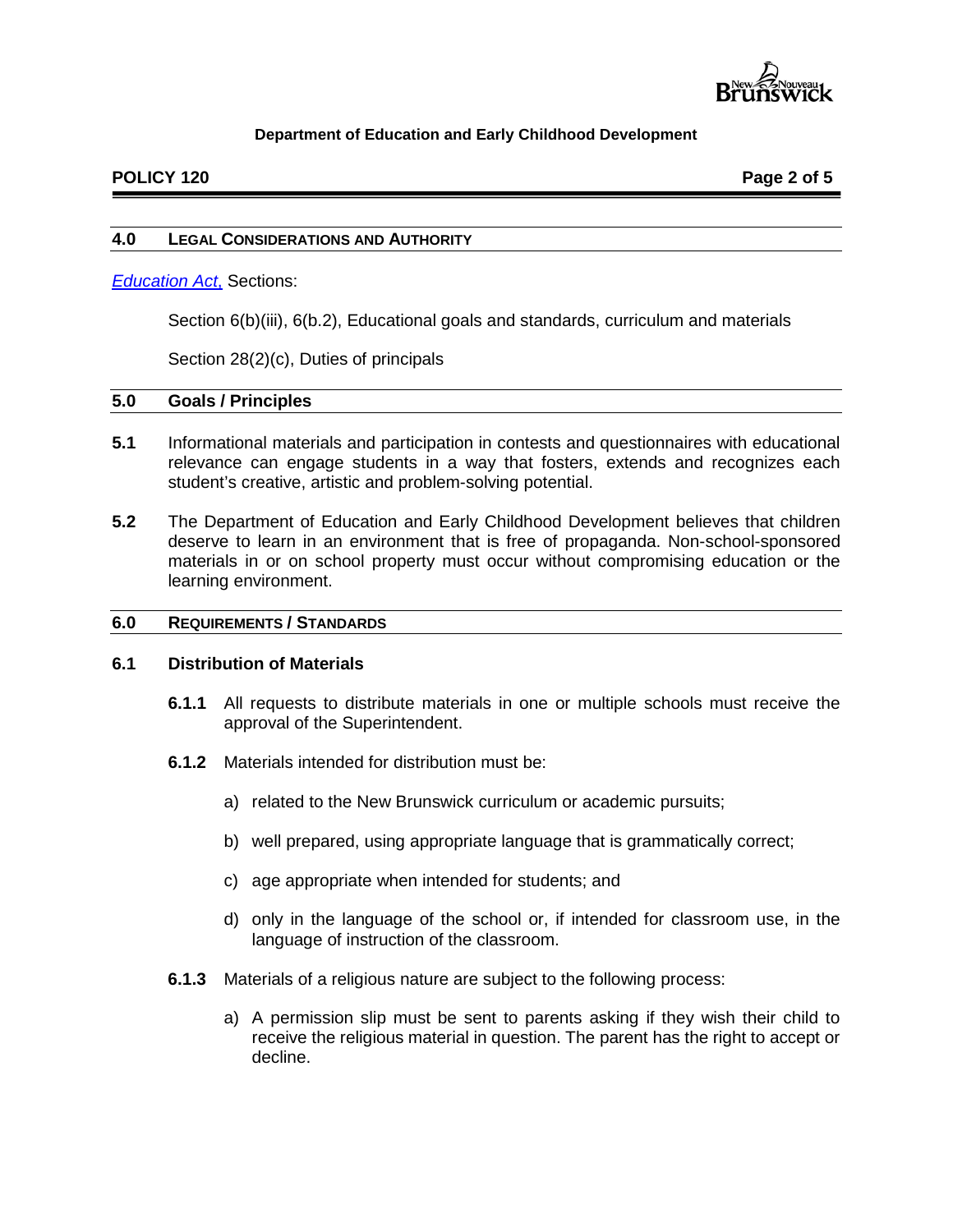

- b) Sending religious material home with the child when a permission slip has not been returned beforehand to the school is not allowed.
- c) c) If parents actively request the receipt of religious material, by signing a permission slip sent home from school, then the school may respond to those requests. Only children whose parents request the material by signing the slip will receive it.
- **6.1.4** Distribution of the following is always prohibited:
	- a) Materials that could cause foreseeable harm to students or others.
	- b) Materials that are of a partisan political nature, or the distribution of which could be considered a partisan political activity. This may include requests to support either directly or indirectly events or issues, or distributing materials whose purpose is an attempt to sway other people's opinion of events or issues, regardless of its magnitude. (E.g.: "Save our arena", distributing information about the positives or negatives of natural gas exploration, etc.)
	- c) Materials of a discriminatory nature pertaining to race, colour, religion, national origin, ancestry, place of origin, age, physical disability, mental disability, marital status, gender identity, sexual orientation or sex.
	- d) Materials that would be objectively considered:
		- sexually inappropriate
		- libelous
		- harmful to a person's reputation
		- indecent
		- violent
		- **insulting**
		- harassment
	- e) Materials which advertise any product or service inappropriate for minors such as the use of tobacco or vaping, cannabis, alcohol, or gambling.
	- f) Materials intended for promotion, profit or other commercial purposes, unless permitted under section 6.1.6.
- **6.1.5** Any materials distributed without permission or otherwise violating this policy will be confiscated and disposed of.
- **6.1.6** Materials distributed in the public school system must be in compliance with Policy [315](http://www2.gnb.ca/content/gnb/en/departments/education/k12/content/policies.html) – *School/Community Partnerships and Sponsorships*.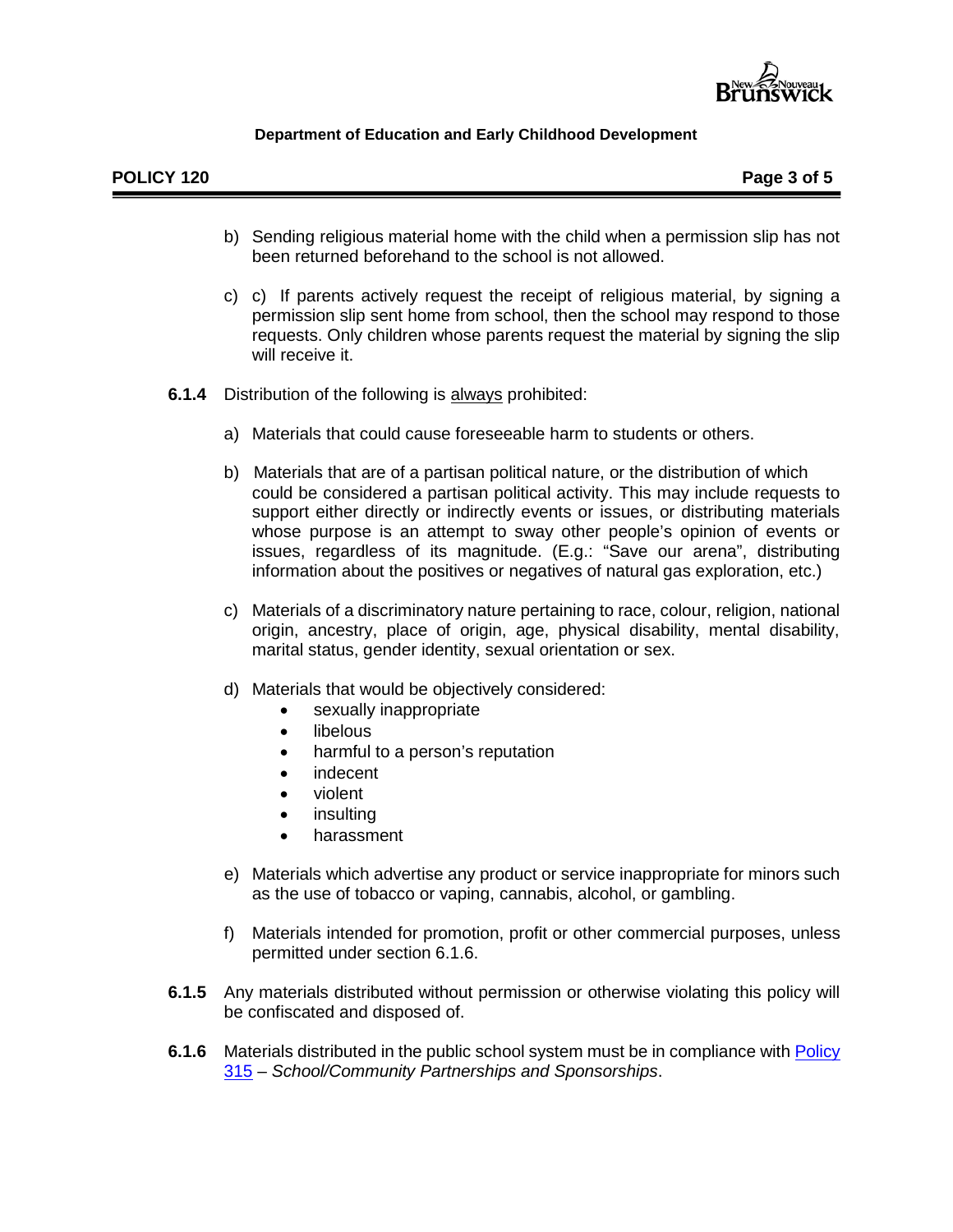

# **POLICY 120 Page 4 of 5**

#### **7.0 GUIDELINES / RECOMMENDATIONS**

- **7.1** In making decisions regarding distribution, the school or school district as the case may be, should consider factors including, but not limited to, the following:
	- the volume of the materials to be distributed
	- whether distribution would require assignment of school district staff, use of school district equipment or other resources;
	- whether materials promote the positive attitudes of sharing and cooperation and encourage participation rather than competition; and
	- whether distribution would require that external persons be present on the school grounds.
- **7.2** Where it is unclear whether materials are appropriate for distribution or if a request for distribution raises questions or concerns, the superintendent should request the Department of Education and Early Childhood Development's involvement in the decision.
- **7.3** The school administration should be responsible for the time, place and manner of distribution consistent with the provisions of this policy.
- **7.4** The distribution of any materials should not unduly impact on instructional time.
- **7.5** Due considerations should be given to the time required for school personnel and student participation in any contest, survey or questionnaire. The activities should not require excessive work on the part of the student or school personnel nor place a demand for extra resources on the school.

#### **8.0 DISTRICT EDUCATION COUNCIL POLICY-MAKING**

District Education Councils (DECs) may develop any additional guidelines and procedures necessary to implement this policy.

#### **9.0 REFERENCES**

*[Education Act](http://laws.gnb.ca/en/BrowseTitle?letter=E)*

[Policy 315](http://www2.gnb.ca/content/gnb/en/departments/education/k12/content/policies.html) – *School/Community Partnerships and Sponsorships*